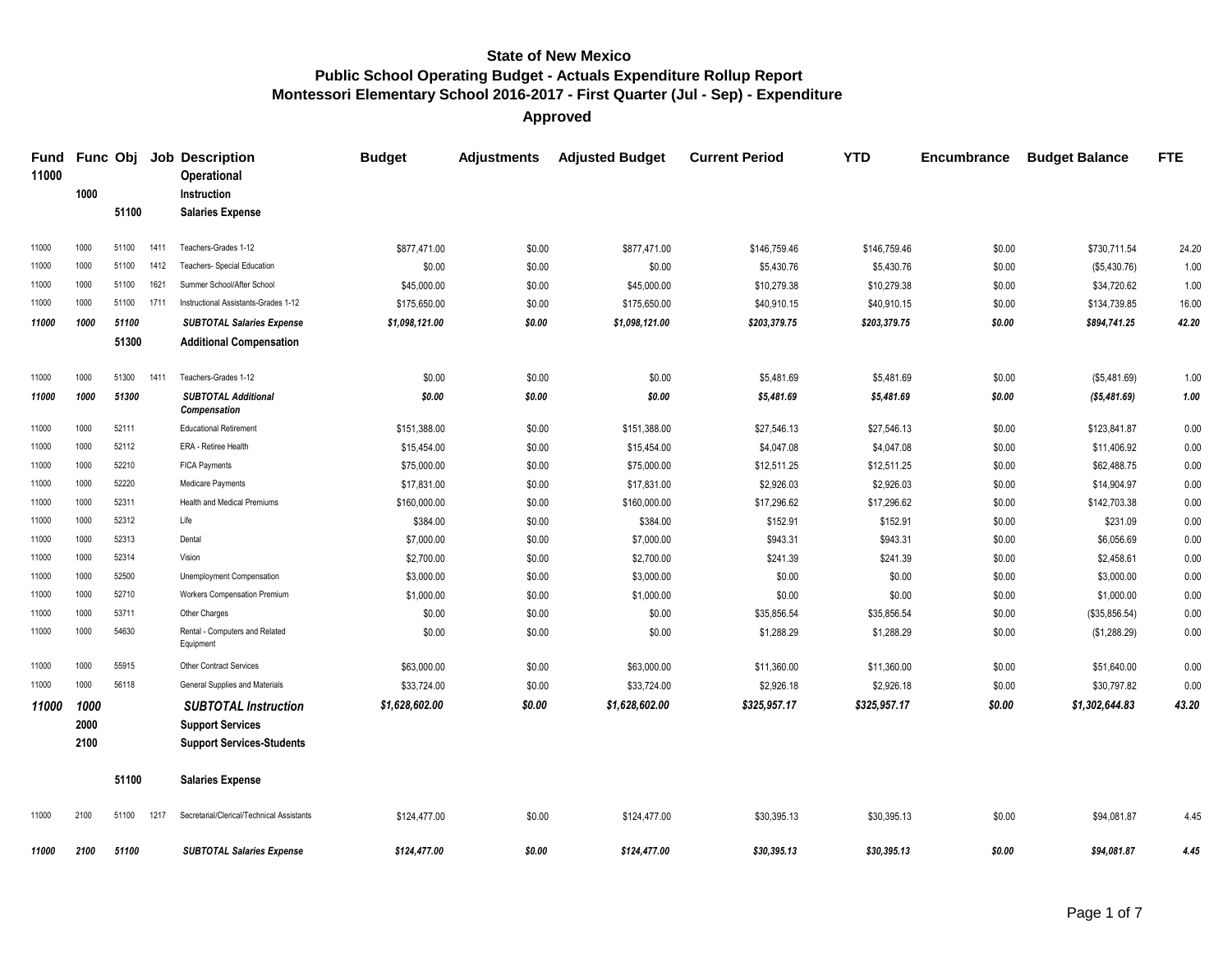**Approved**

| 51300 | <b>Additional Compensation</b> |  |
|-------|--------------------------------|--|
|-------|--------------------------------|--|

| 11000 | 2100 | 51300<br>1217 | Secretarial/Clerical/Technical Assistants                     | \$0.00       | \$0.00 | \$0.00       | \$9,324.12  | \$9,324.12  | \$0.00 | (\$9,324.12) | 2.00 |
|-------|------|---------------|---------------------------------------------------------------|--------------|--------|--------------|-------------|-------------|--------|--------------|------|
| 11000 | 2100 | 51300         | <b>SUBTOTAL Additional</b><br>Compensation                    | \$0.00       | \$0.00 | \$0.00       | \$9,324.12  | \$9,324.12  | \$0.00 | (\$9,324.12) | 2.00 |
| 11000 | 2100 | 52111         | <b>Educational Retirement</b>                                 | \$20,082.00  | \$0.00 | \$20,082.00  | \$5,521.00  | \$5,521.00  | \$0.00 | \$14,561.00  | 0.00 |
| 11000 | 2100 | 52112         | ERA - Retiree Health                                          | \$1,618.00   | \$0.00 | \$1,618.00   | \$794.39    | \$794.39    | \$0.00 | \$823.61     | 0.00 |
| 11000 | 2100 | 52210         | <b>FICA Payments</b>                                          | \$7,469.00   | \$0.00 | \$7,469.00   | \$2,401.13  | \$2,401.13  | \$0.00 | \$5,067.87   | 0.00 |
| 11000 | 2100 | 52220         | Medicare Payments                                             | \$1,867.00   | \$0.00 | \$1,867.00   | \$561.63    | \$561.63    | \$0.00 | \$1,305.37   | 0.00 |
| 11000 | 2100 | 52311         | <b>Health and Medical Premiums</b>                            | \$16,000.00  | \$0.00 | \$16,000.00  | \$3,416.56  | \$3,416.56  | \$0.00 | \$12,583.44  | 0.00 |
| 11000 | 2100 | 52312         | Life                                                          | \$38.00      | \$0.00 | \$38.00      | \$17.11     | \$17.11     | \$0.00 | \$20.89      | 0.00 |
| 11000 | 2100 | 52313         | Dental                                                        | \$700.00     | \$0.00 | \$700.00     | \$265.12    | \$265.12    | \$0.00 | \$434.88     | 0.00 |
| 11000 | 2100 | 52314         | Vision                                                        | \$270.00     | \$0.00 | \$270.00     | \$54.23     | \$54.23     | \$0.00 | \$215.77     | 0.00 |
| 11000 | 2100 | 52500         | Unemployment Compensation                                     | \$500.00     | \$0.00 | \$500.00     | \$0.00      | \$0.00      | \$0.00 | \$500.00     | 0.00 |
| 11000 | 2100 | 53213         | Occupational Therapists - Contracted                          | \$0.00       | \$0.00 | \$0.00       | \$3,042.31  | \$3,042.31  | \$0.00 | (\$3,042.31) | 0.00 |
| 11000 | 2100 | 55915         | <b>Other Contract Services</b>                                | \$20,000.00  | \$0.00 | \$20,000.00  | \$0.00      | \$0.00      | \$0.00 | \$20,000.00  | 0.00 |
| 11000 | 2100 |               | <b>SUBTOTAL Support</b><br><b>Services-Students</b>           | \$193,021.00 | \$0.00 | \$193,021.00 | \$55,792.73 | \$55,792.73 | \$0.00 | \$137,228.27 | 6.45 |
|       | 2300 |               | <b>Support Services-General</b><br>Administration             |              |        |              |             |             |        |              |      |
| 11000 | 2300 | 53411         | Auditing                                                      | \$15,000.00  | \$0.00 | \$15,000.00  | \$0.00      | \$0.00      | \$0.00 | \$15,000.00  | 0.00 |
| 11000 | 2300 | 53413         | Legal                                                         | \$10,000.00  | \$0.00 | \$10,000.00  | \$5,500.11  | \$5,500.11  | \$0.00 | \$4,499.89   | 0.00 |
| 11000 | 2300 | 55812         | <b>Board Training</b>                                         | \$2,000.00   | \$0.00 | \$2,000.00   | \$0.00      | \$0.00      | \$0.00 | \$2,000.00   | 0.00 |
| 11000 | 2300 | 55915         | Other Contract Services                                       | \$0.00       | \$0.00 | \$0.00       | \$1,073.12  | \$1,073.12  | \$0.00 | (\$1,073.12) | 0.00 |
| 11000 | 2300 |               | <b>SUBTOTAL Support</b><br>Services-General<br>Administration | \$27,000.00  | \$0.00 | \$27,000.00  | \$6,573.23  | \$6,573.23  | \$0.00 | \$20,426.77  | 0.00 |
|       | 2400 |               | <b>Support Services-School</b><br>Administration              |              |        |              |             |             |        |              |      |
|       |      | 51100         | <b>Salaries Expense</b>                                       |              |        |              |             |             |        |              |      |
| 11000 | 2400 | 51100<br>1112 | Principals                                                    | \$80,958.00  | \$0.00 | \$80,958.00  | \$21,796.46 | \$21,796.46 | \$0.00 | \$59,161.54  | 3.80 |
| 11000 | 2400 | 51100         | <b>SUBTOTAL Salaries Expense</b>                              | \$80,958.00  | \$0.00 | \$80,958.00  | \$21,796.46 | \$21,796.46 | \$0.00 | \$59,161.54  | 3.80 |
| 11000 | 2400 | 52111         | <b>Educational Retirement</b>                                 | \$11,253.00  | \$0.00 | \$11,253.00  | \$3,029.74  | \$3,029.74  | \$0.00 | \$8,223.26   | 0.00 |
| 11000 | 2400 | 52112         | ERA - Retiree Health                                          | \$1,619.00   | \$0.00 | \$1,619.00   | \$435.89    | \$435.89    | \$0.00 | \$1,183.11   | 0.00 |
| 11000 | 2400 | 52210         | <b>FICA Payments</b>                                          | \$4,857.00   | \$0.00 | \$4,857.00   | \$1,351.42  | \$1,351.42  | \$0.00 | \$3,505.58   | 0.00 |
| 11000 | 2400 | 52220         | Medicare Payments                                             | \$1,214.00   | \$0.00 | \$1,214.00   | \$316.05    | \$316.05    | \$0.00 | \$897.95     | 0.00 |
| 11000 | 2400 | 52312         | Life                                                          | \$0.00       | \$0.00 | \$0.00       | \$5.25      | \$5.25      | \$0.00 | (\$5.25)     | 0.00 |
| 11000 | 2400 | 52500         | Unemployment Compensation                                     | \$500.00     | \$0.00 | \$500.00     | \$0.00      | \$0.00      | \$0.00 | \$500.00     | 0.00 |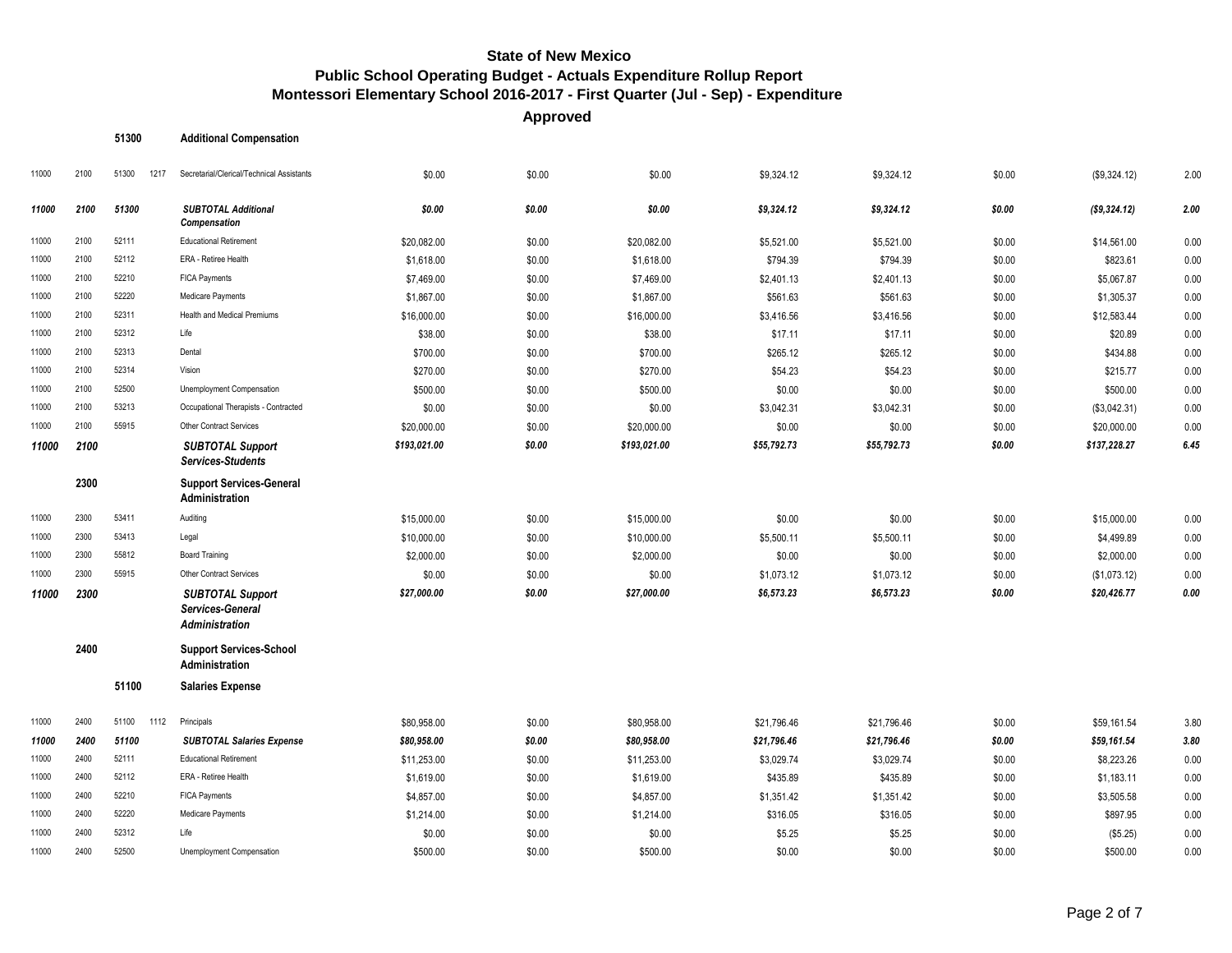|       |      |               |                                                              |              | <b>Approved</b> |              |             |             |        |               |            |
|-------|------|---------------|--------------------------------------------------------------|--------------|-----------------|--------------|-------------|-------------|--------|---------------|------------|
| 11000 | 2400 |               | <b>SUBTOTAL Support</b><br>Services-School<br>Administration | \$100,401.00 | \$0.00          | \$100,401.00 | \$26,934.81 | \$26,934.81 | \$0.00 | \$73,466.19   | 3.80       |
|       | 2500 |               | <b>Central Services</b>                                      |              |                 |              |             |             |        |               |            |
|       |      | 51100         | <b>Salaries Expense</b>                                      |              |                 |              |             |             |        |               |            |
| 11000 | 2500 | 51100<br>1113 | Administrative Associates                                    | \$64,020.00  | \$0.00          | \$64,020.00  | \$0.00      | \$0.00      | \$0.00 | \$64,020.00   | 0.00       |
| 11000 | 2500 | 51100<br>1115 | Assoc. Supt.-Fin./Bus. Mgr.                                  | \$0.00       | \$0.00          | \$0.00       | \$17,709.58 | \$17,709.58 | \$0.00 | (\$17,709.58) | 0.65       |
| 11000 | 2500 | 51100         | <b>SUBTOTAL Salaries Expense</b>                             | \$64,020.00  | \$0.00          | \$64,020.00  | \$17,709.58 | \$17,709.58 | \$0.00 | \$46,310.42   | 0.65       |
| 11000 | 2500 | 52111         | <b>Educational Retirement</b>                                | \$8,900.00   | \$0.00          | \$8,900.00   | \$2,461.62  | \$2,461.62  | \$0.00 | \$6,438.38    | 0.00       |
| 11000 | 2500 | 52112         | ERA - Retiree Health                                         | \$1,281.00   | \$0.00          | \$1,281.00   | \$354.20    | \$354.20    | \$0.00 | \$926.80      | 0.00       |
| 11000 | 2500 | 52210         | <b>FICA Payments</b>                                         | \$3,842.00   | \$0.00          | \$3,842.00   | \$1,030.67  | \$1,030.67  | \$0.00 | \$2,811.33    | 0.00       |
| 11000 | 2500 | 52220         | Medicare Payments                                            | \$960.00     | \$0.00          | \$960.00     | \$241.05    | \$241.05    | \$0.00 | \$718.95      | 0.00       |
| 11000 | 2500 | 52311         | <b>Health and Medical Premiums</b>                           | \$8,000.00   | \$0.00          | \$8,000.00   | \$1,028.76  | \$1,028.76  | \$0.00 | \$6,971.24    | 0.00       |
| 11000 | 2500 | 52312         | Life                                                         | \$20.00      | \$0.00          | \$20.00      | \$4.27      | \$4.27      | \$0.00 | \$15.73       | 0.00       |
| 11000 | 2500 | 52313         | Dental                                                       | \$500.00     | \$0.00          | \$500.00     | \$63.56     | \$63.56     | \$0.00 | \$436.44      | 0.00       |
| 11000 | 2500 | 52314         | Vision                                                       | \$102.00     | \$0.00          | \$102.00     | \$11.04     | \$11.04     | \$0.00 | \$90.96       | 0.00       |
| 11000 | 2500 | 52500         | Unemployment Compensation                                    | \$1,281.00   | \$0.00          | \$1,281.00   | \$0.00      | \$0.00      | \$0.00 | \$1,281.00    | 0.00       |
| 11000 | 2500 | 52710         | Workers Compensation Premium                                 | \$640.00     | \$0.00          | \$640.00     | \$0.00      | \$0.00      | \$0.00 | \$640.00      | 0.00       |
| 11000 | 2500 | 53330         | Professional Development                                     | \$1,500.00   | \$0.00          | \$1,500.00   | \$150.00    | \$150.00    | \$0.00 | \$1,350.00    | 0.00       |
| 11000 | 2500 | 53414         | Other Services                                               | \$0.00       | \$0.00          | \$0.00       | \$1,878.99  | \$1,878.99  | \$0.00 | (\$1,878.99)  | 0.00       |
| 11000 | 2500 | 53711         | Other Charges                                                | \$0.00       | \$0.00          | \$0.00       | \$11,273.17 | \$11,273.17 | \$0.00 | (\$11,273.17) | 0.00       |
| 11000 | 2500 | 56113         | Software                                                     | \$9,000.00   | \$0.00          | \$9,000.00   | \$0.00      | \$0.00      | \$0.00 | \$9,000.00    | 0.00       |
| 11000 | 2500 |               | <b>SUBTOTAL Central</b><br><b>Services</b>                   | \$100,046.00 | \$0.00          | \$100,046.00 | \$36,206.91 | \$36,206.91 | \$0.00 | \$63,839.09   | $\bf 0.65$ |
|       | 2600 |               | <b>Operation &amp; Maintenance of</b><br>Plant               |              |                 |              |             |             |        |               |            |
|       |      | 51100         | <b>Salaries Expense</b>                                      |              |                 |              |             |             |        |               |            |
| 11000 | 2600 | 51100<br>1615 | Custodial                                                    | \$23,500.00  | \$0.00          | \$23,500.00  | \$5,315.28  | \$5,315.28  | \$0.00 | \$18,184.72   | 1.00       |
| 11000 | 2600 | 51100         | <b>SUBTOTAL Salaries Expense</b>                             | \$23,500.00  | \$0.00          | \$23,500.00  | \$5,315.28  | \$5,315.28  | \$0.00 | \$18,184.72   | 1.00       |
| 11000 | 2600 | 52111         | <b>Educational Retirement</b>                                | \$3,267.00   | \$0.00          | \$3,267.00   | \$738.80    | \$738.80    | \$0.00 | \$2,528.20    | 0.00       |
| 11000 | 2600 | 52112         | ERA - Retiree Health                                         | \$470.00     | \$0.00          | \$470.00     | \$106.30    | \$106.30    | \$0.00 | \$363.70      | 0.00       |
| 11000 | 2600 | 52210         | <b>FICA Payments</b>                                         | \$1,504.00   | \$0.00          | \$1,504.00   | \$257.24    | \$257.24    | \$0.00 | \$1,246.76    | 0.00       |
| 11000 | 2600 | 52220         | Medicare Payments                                            | \$353.00     | \$0.00          | \$353.00     | \$60.15     | \$60.15     | \$0.00 | \$292.85      | 0.00       |
| 11000 | 2600 | 52311         | Health and Medical Premiums                                  | \$8,000.00   | \$0.00          | \$8,000.00   | \$2,143.20  | \$2,143.20  | \$0.00 | \$5,856.80    | 0.00       |
| 11000 | 2600 | 52312         | Life                                                         | \$19.00      | \$0.00          | \$19.00      | \$0.00      | \$0.00      | \$0.00 | \$19.00       | 0.00       |
| 11000 | 2600 | 52313         | Dental                                                       | \$135.00     | \$0.00          | \$135.00     | \$105.92    | \$105.92    | \$0.00 | \$29.08       | 0.00       |
| 11000 | 2600 | 52314         | Vision                                                       | \$0.00       | \$0.00          | \$0.00       | \$23.00     | \$23.00     | \$0.00 | (\$23.00)     | 0.00       |
| 11000 | 2600 | 53711         | Other Charges                                                | \$0.00       | \$0.00          | \$0.00       | \$5,058.27  | \$5,058.27  | \$0.00 | (\$5,058.27)  | 0.00       |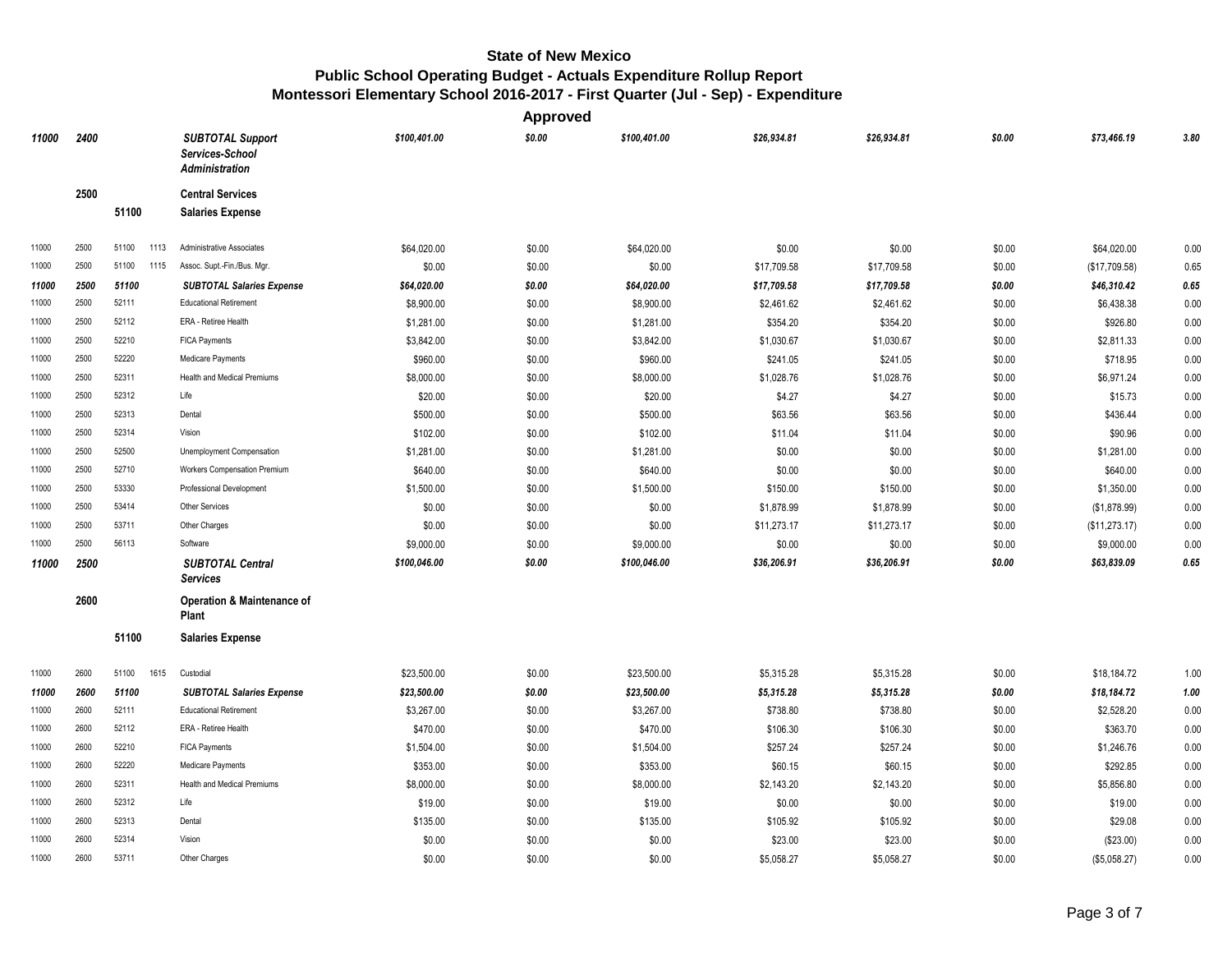|                |              |                |                                                                                     |                | <b>Approved</b> |                |              |              |        |                |       |
|----------------|--------------|----------------|-------------------------------------------------------------------------------------|----------------|-----------------|----------------|--------------|--------------|--------|----------------|-------|
| 11000          | 2600         | 54312          | Maintenance & Repair - Buildings and<br>Grounds                                     | \$5,000.00     | \$0.00          | \$5,000.00     | \$3,346.84   | \$3,346.84   | \$0.00 | \$1,653.16     | 0.00  |
| 11000          | 2600         | 54313          | Maintenance & Repair - Vehicles                                                     | \$0.00         | \$0.00          | \$0.00         | \$750.00     | \$750.00     | \$0.00 | (\$750.00)     | 0.00  |
| 11000          | 2600         | 54411          | Electricity                                                                         | \$30,000.00    | \$0.00          | \$30,000.00    | \$9,681.74   | \$9,681.74   | \$0.00 | \$20,318.26    | 0.00  |
| 11000          | 2600         | 54412          | Natural Gas (Buildings)                                                             | \$22,000.00    | \$0.00          | \$22,000.00    | \$113.58     | \$113.58     | \$0.00 | \$21,886.42    | 0.00  |
| 11000          | 2600         | 54415          | Water/Sewage                                                                        | \$15,000.00    | \$0.00          | \$15,000.00    | \$4,961.41   | \$4,961.41   | \$0.00 | \$10,038.59    | 0.00  |
| 11000          | 2600         | 54416          | <b>Communication Services</b>                                                       | \$18,000.00    | \$0.00          | \$18,000.00    | \$9,115.00   | \$9,115.00   | \$0.00 | \$8,885.00     | 0.00  |
| 11000          | 2600         | 54610          | Rental - Land and Buildings                                                         | \$335,000.00   | \$0.00          | \$335,000.00   | \$154,139.77 | \$184,333.33 | \$0.00 | \$150,666.67   | 0.00  |
| 11000          | 2600         | 55200          | Property/Liability Insurance                                                        | \$55,000.00    | \$0.00          | \$55,000.00    | \$59,312.00  | \$59,312.00  | \$0.00 | (\$4,312.00)   | 0.00  |
| 11000          | 2600         |                | <b>SUBTOTAL Operation &amp;</b><br><b>Maintenance of Plant</b>                      | \$517,248.00   | \$0.00          | \$517,248.00   | \$255,228.50 | \$285,422.06 | \$0.00 | \$231,825.94   | 1.00  |
| 11000          | 2000         |                | <b>SUBTOTAL Support</b><br><b>Services</b>                                          | \$937,716.00   | \$0.00          | \$937,716.00   | \$380,736.18 | \$410,929.74 | \$0.00 | \$526,786.26   | 11.90 |
| 11000<br>14000 |              |                | <b>TOTAL Operational</b><br><b>Total Instructional</b><br><b>Materials Sub-Fund</b> | \$2,566,318.00 | \$0.00          | \$2,566,318.00 | \$706,693.35 | \$736,886.91 | \$0.00 | \$1,829,431.09 | 55.10 |
|                | 1000         |                | Instruction                                                                         |                |                 |                |              |              |        |                |       |
| 14000          | 1000         | 56111          | Instructional Materials Cash - 50%<br>Textbooks                                     | \$82,394.00    | \$0.00          | \$82,394.00    | \$26,322.61  | \$26,322.61  | \$0.00 | \$56,071.39    | 0.00  |
| 14000          | 1000         | 56113          | Software                                                                            | \$12,000.00    | \$0.00          | \$12,000.00    | \$0.00       | \$0.00       | \$0.00 | \$12,000.00    | 0.00  |
| 14000          | 1000         |                | <b>SUBTOTAL Instruction</b>                                                         | \$94,394.00    | \$0.00          | \$94,394.00    | \$26,322.61  | \$26,322.61  | \$0.00 | \$68,071.39    | 0.00  |
| 14000          |              |                | <b>TOTAL Total</b><br><b>Instructional Materials</b>                                | \$94,394.00    | \$0.00          | \$94,394.00    | \$26,322.61  | \$26,322.61  | \$0.00 | \$68,071.39    | 0.00  |
| 23000          |              |                | Sub-Fund<br><b>Non-Instructional Support</b>                                        |                |                 |                |              |              |        |                |       |
|                | 1000         |                | Instruction                                                                         |                |                 |                |              |              |        |                |       |
| 23000          | 1000<br>1000 | 53711<br>55817 | Other Charges<br><b>Student Travel</b>                                              | \$250,000.00   | \$0.00          | \$250,000.00   | \$7,542.28   | \$7,542.28   | \$0.00 | \$242,457.72   | 0.00  |
| 23000          |              |                |                                                                                     | \$0.00         | \$0.00          | \$0.00         | \$0.00       | \$0.00       | \$0.00 | \$0.00         | 0.00  |
| 23000          | 1000         |                | <b>SUBTOTAL Instruction</b>                                                         | \$250,000.00   | \$0.00          | \$250,000.00   | \$7,542.28   | \$7,542.28   | \$0.00 | \$242,457.72   | 0.00  |
| 23000          |              |                | <b>TOTAL Non-</b><br><b>Instructional Support</b>                                   | \$250,000.00   | \$0.00          | \$250,000.00   | \$7,542.28   | \$7,542.28   | \$0.00 | \$242,457.72   | 0.00  |
| 24000          |              |                | Federal Flow-through<br>Grants                                                      |                |                 |                |              |              |        |                |       |
| 24101          |              |                | Title I - IASA                                                                      |                |                 |                |              |              |        |                |       |
|                | 1000         |                | Instruction                                                                         |                |                 |                |              |              |        |                |       |
|                |              | 51100          | <b>Salaries Expense</b>                                                             |                |                 |                |              |              |        |                |       |
| 24101          | 1000         | 51100<br>1411  | Teachers-Grades 1-12                                                                | \$38,525.00    | \$0.00          | \$38,525.00    | \$0.00       | \$0.00       | \$0.00 | \$38,525.00    | 0.00  |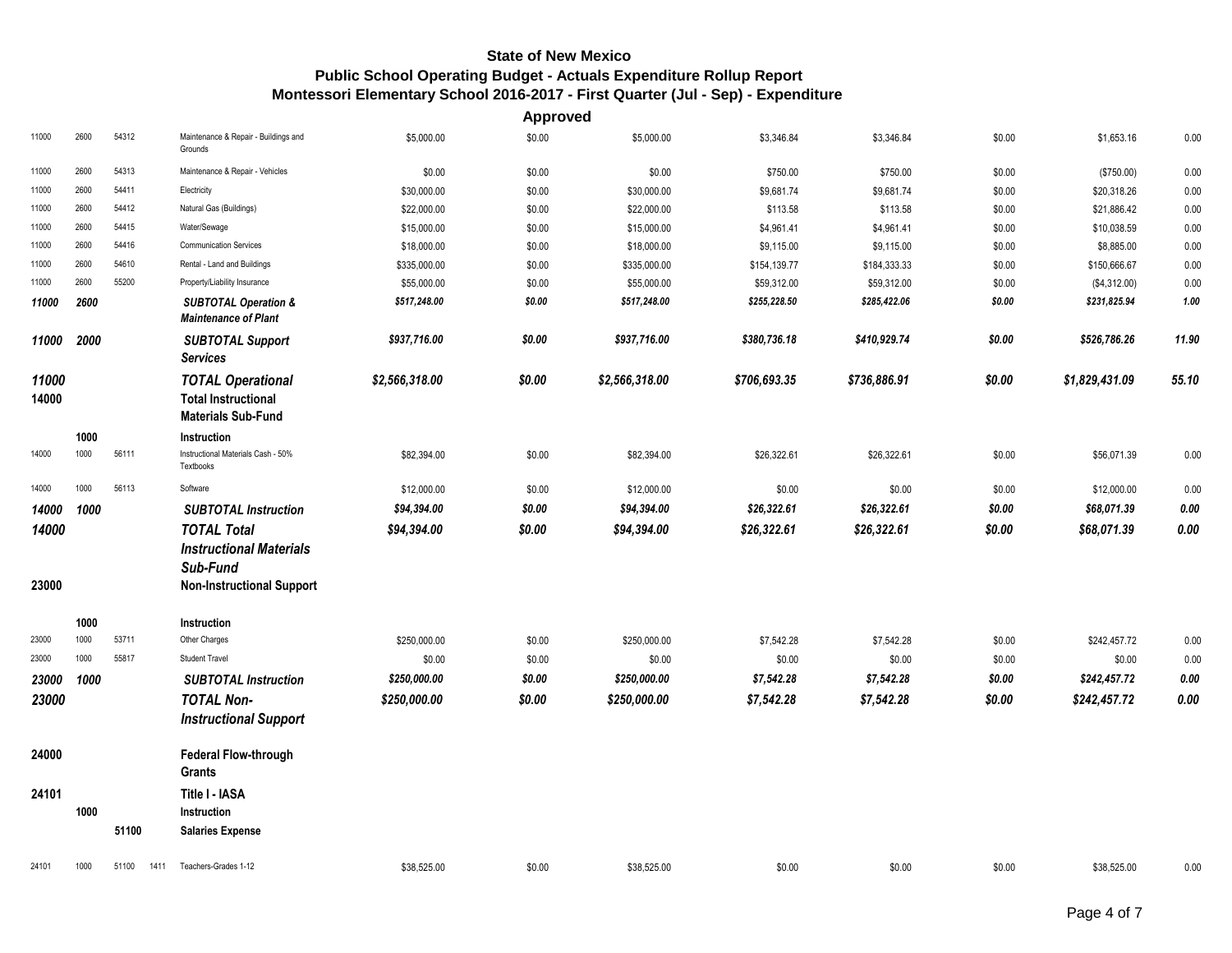|       |      |               |                                              |             | <b>Approved</b> |             |        |        |        |             |          |
|-------|------|---------------|----------------------------------------------|-------------|-----------------|-------------|--------|--------|--------|-------------|----------|
| 24101 | 1000 | 51100         | <b>SUBTOTAL Salaries Expense</b>             | \$38,525.00 | \$0.00          | \$38,525.00 | \$0.00 | \$0.00 | \$0.00 | \$38,525.00 | 0.00     |
| 24101 | 1000 | 52111         | <b>Educational Retirement</b>                | \$0.00      | \$0.00          | \$0.00      | \$0.00 | \$0.00 | \$0.00 | \$0.00      | 0.00     |
| 24101 | 1000 | 52112         | ERA - Retiree Health                         | \$0.00      | \$0.00          | \$0.00      | \$0.00 | \$0.00 | \$0.00 | \$0.00      | 0.00     |
| 24101 | 1000 | 52210         | FICA Payments                                | \$0.00      | \$0.00          | \$0.00      | \$0.00 | \$0.00 | \$0.00 | \$0.00      | 0.00     |
| 24101 | 1000 | 52220         | Medicare Payments                            | \$0.00      | \$0.00          | \$0.00      | \$0.00 | \$0.00 | \$0.00 | \$0.00      | 0.00     |
| 24101 | 1000 | 52311         | <b>Health and Medical Premiums</b>           | \$0.00      | \$0.00          | \$0.00      | \$0.00 | \$0.00 | \$0.00 | \$0.00      | 0.00     |
| 24101 | 1000 |               | <b>SUBTOTAL Instruction</b>                  | \$38,525.00 | \$0.00          | \$38,525.00 | \$0.00 | \$0.00 | \$0.00 | \$38,525.00 | 0.00     |
| 24101 |      |               | <b>TOTAL Title I - IASA</b>                  | \$38,525.00 | \$0.00          | \$38,525.00 | \$0.00 | \$0.00 | \$0.00 | \$38,525.00 | 0.00     |
| 24106 |      |               | <b>Entitlement IDEA-B</b>                    |             |                 |             |        |        |        |             |          |
|       | 1000 |               | Instruction                                  |             |                 |             |        |        |        |             |          |
|       |      | 51100         | <b>Salaries Expense</b>                      |             |                 |             |        |        |        |             |          |
| 24106 | 1000 | 51100<br>1412 | Teachers- Special Education                  | \$36,000.00 | \$0.00          | \$36,000.00 | \$0.00 | \$0.00 | \$0.00 | \$36,000.00 | 0.00     |
| 24106 | 1000 | 51100<br>1712 | Instructional Assistants-Special Education   | \$4,000.00  | \$0.00          | \$4,000.00  | \$0.00 | \$0.00 | \$0.00 | \$4,000.00  | 0.00     |
| 24106 | 1000 | 51100         | <b>SUBTOTAL Salaries Expense</b>             | \$40,000.00 | \$0.00          | \$40,000.00 | \$0.00 | \$0.00 | \$0.00 | \$40,000.00 | 0.00     |
| 24106 | 1000 |               | <b>SUBTOTAL Instruction</b>                  | \$40,000.00 | \$0.00          | \$40,000.00 | \$0.00 | \$0.00 | \$0.00 | \$40,000.00 | 0.00     |
|       | 2000 |               | <b>Support Services</b>                      |             |                 |             |        |        |        |             |          |
|       | 2100 |               | <b>Support Services-Students</b>             |             |                 |             |        |        |        |             |          |
| 24106 | 2100 | 53211         | Diagnosticians - Contracted                  | \$3,000.00  | \$0.00          | \$3,000.00  | \$0.00 | \$0.00 | \$0.00 | \$3,000.00  | 0.00     |
| 24106 | 2100 | 53212         | Speech Therapists - Contracted               | \$9,983.00  | \$0.00          | \$9,983.00  | \$0.00 | \$0.00 | \$0.00 | \$9,983.00  | 0.00     |
| 24106 | 2100 | 53213         | Occupational Therapists - Contracted         | \$0.00      | \$0.00          | \$0.00      | \$0.00 | \$0.00 | \$0.00 | \$0.00      | 0.00     |
| 24106 | 2100 |               | <b>SUBTOTAL Support</b><br>Services-Students | \$12,983.00 | \$0.00          | \$12,983.00 | \$0.00 | \$0.00 | \$0.00 | \$12,983.00 | $0.00\,$ |
| 24106 | 2000 |               | <b>SUBTOTAL Support</b>                      | \$12,983.00 | \$0.00          | \$12,983.00 | \$0.00 | \$0.00 | \$0.00 | \$12,983.00 | 0.00     |
|       |      |               | <b>Services</b>                              |             |                 |             |        |        |        |             |          |
| 24106 |      |               | <b>TOTAL Entitlement</b><br><b>IDEA-B</b>    | \$52,983.00 | \$0.00          | \$52,983.00 | \$0.00 | \$0.00 | \$0.00 | \$52,983.00 | 0.00     |
| 24154 |      |               | <b>Teacher/Principal</b>                     |             |                 |             |        |        |        |             |          |
|       |      |               | <b>Training &amp; Recruiting</b>             |             |                 |             |        |        |        |             |          |
|       | 1000 |               | Instruction                                  |             |                 |             |        |        |        |             |          |
| 24154 | 1000 | 53330         | Professional Development                     | \$0.00      | \$0.00          | \$0.00      | \$0.00 | \$0.00 | \$0.00 | \$0.00      | 0.00     |
| 24154 | 1000 |               | <b>SUBTOTAL Instruction</b>                  | \$0.00      | \$0.00          | \$0.00      | \$0.00 | \$0.00 | \$0.00 | \$0.00      | 0.00     |
| 24154 |      |               | <b>TOTAL</b>                                 | \$0.00      | \$0.00          | \$0.00      | \$0.00 | \$0.00 | \$0.00 | \$0.00      | 0.00     |
|       |      |               | <b>Teacher/Principal</b>                     |             |                 |             |        |        |        |             |          |
|       |      |               | <b>Training &amp; Recruiting</b>             |             |                 |             |        |        |        |             |          |
| 24000 |      |               | <b>TOTAL Federal Flow-</b>                   | \$91,508.00 | \$0.00          | \$91,508.00 | \$0.00 | \$0.00 | \$0.00 | \$91,508.00 | 0.00     |
|       |      |               | through Grants                               |             |                 |             |        |        |        |             |          |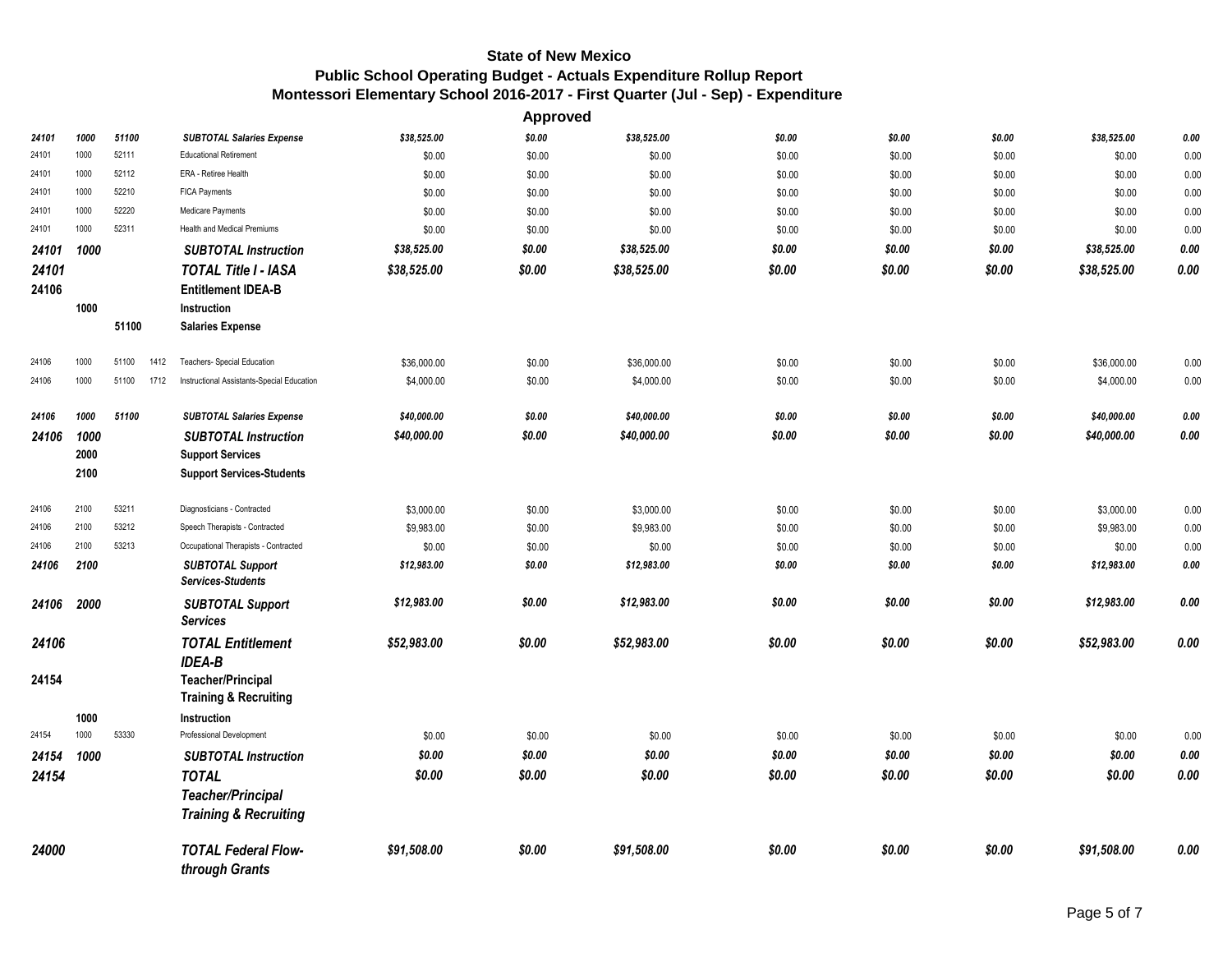**Approved**

| 27000 |      |       | <b>State Flow-through</b><br><b>Grants</b>             |            |        |            |            |            |        |              |             |
|-------|------|-------|--------------------------------------------------------|------------|--------|------------|------------|------------|--------|--------------|-------------|
| 27107 |      |       | 2012 GOBond Student<br>Library SB-66                   |            |        |            |            |            |        |              |             |
|       | 2000 |       | <b>Support Services</b>                                |            |        |            |            |            |        |              |             |
|       | 2200 |       | <b>Support Services-Instruction</b>                    |            |        |            |            |            |        |              |             |
| 27107 | 2200 | 56114 | Library And Audio-Visual                               | \$4,051.00 | \$0.00 | \$4,051.00 | \$0.00     | \$0.00     | \$0.00 | \$4,051.00   | 0.00        |
| 27107 | 2200 |       | <b>SUBTOTAL Support</b><br>Services-Instruction        | \$4,051.00 | \$0.00 | \$4,051.00 | \$0.00     | \$0.00     | \$0.00 | \$4,051.00   | 0.00        |
| 27107 | 2000 |       | <b>SUBTOTAL Support</b><br><b>Services</b>             | \$4,051.00 | \$0.00 | \$4,051.00 | \$0.00     | \$0.00     | \$0.00 | \$4,051.00   | 0.00        |
| 27107 |      |       | TOTAL 2012 GOBond<br><b>Student Library SB-66</b>      | \$4,051.00 | \$0.00 | \$4,051.00 | \$0.00     | \$0.00     | \$0.00 | \$4,051.00   | $0.00\,$    |
| 27000 |      |       | <b>TOTAL State Flow-</b><br>through Grants             | \$4,051.00 | \$0.00 | \$4,051.00 | \$0.00     | \$0.00     | \$0.00 | \$4,051.00   | 0.00        |
| 31200 |      |       | <b>Public School Capital</b><br>Outlay                 |            |        |            |            |            |        |              |             |
|       | 4000 |       | <b>Capital Outlay</b>                                  |            |        |            |            |            |        |              |             |
| 31200 | 4000 | 54610 | Rental - Land and Buildings                            | \$0.00     | \$0.00 | \$0.00     | \$0.00     | \$0.00     | \$0.00 | \$0.00       | 0.00        |
| 31200 | 4000 |       | <b>SUBTOTAL Capital</b><br>Outlay                      | \$0.00     | \$0.00 | \$0.00     | \$0.00     | \$0.00     | \$0.00 | \$0.00       | 0.00        |
| 31200 |      |       | <b>TOTAL Public School</b><br><b>Capital Outlay</b>    | \$0.00     | \$0.00 | \$0.00     | \$0.00     | \$0.00     | \$0.00 | \$0.00       | $\it{0.00}$ |
| 31600 |      |       | <b>Capital Improvements HB-</b><br>33                  |            |        |            |            |            |        |              |             |
|       | 4000 |       | <b>Capital Outlay</b>                                  |            |        |            |            |            |        |              |             |
| 31600 | 4000 | 54311 | Maintenance & Repair -<br>Furniture/Fixtures/Equipment | \$0.00     | \$0.00 | \$0.00     | \$0.00     | \$0.00     | \$0.00 | \$0.00       | 0.00        |
| 31600 | 4000 | 54312 | Maintenance & Repair - Buildings and<br>Grounds        | \$0.00     | \$0.00 | \$0.00     | \$0.00     | \$0.00     | \$0.00 | \$0.00       | 0.00        |
| 31600 | 4000 | 57112 | Land Improvements                                      | \$0.00     | \$0.00 | \$0.00     | \$0.00     | \$0.00     | \$0.00 | \$0.00       | 0.00        |
| 31600 | 4000 | 57331 | Fixed Assets (more than \$5,000)                       | \$0.00     | \$0.00 | \$0.00     | \$0.00     | \$0.00     | \$0.00 | \$0.00       | 0.00        |
| 31600 | 4000 | 57332 | Supply Assets (\$5,000 or less)                        | \$0.00     | \$0.00 | \$0.00     | \$8,354.00 | \$8,354.00 | \$0.00 | (\$8,354.00) | 0.00        |
| 31600 | 4000 |       | <b>SUBTOTAL Capital</b><br>Outlay                      | \$0.00     | \$0.00 | \$0.00     | \$8,354.00 | \$8,354.00 | \$0.00 | (\$8,354.00) | 0.00        |
| 31600 |      |       | <b>TOTAL Capital</b><br><b>Improvements HB-33</b>      | \$0.00     | \$0.00 | \$0.00     | \$8,354.00 | \$8,354.00 | \$0.00 | (\$8,354.00) | 0.00        |